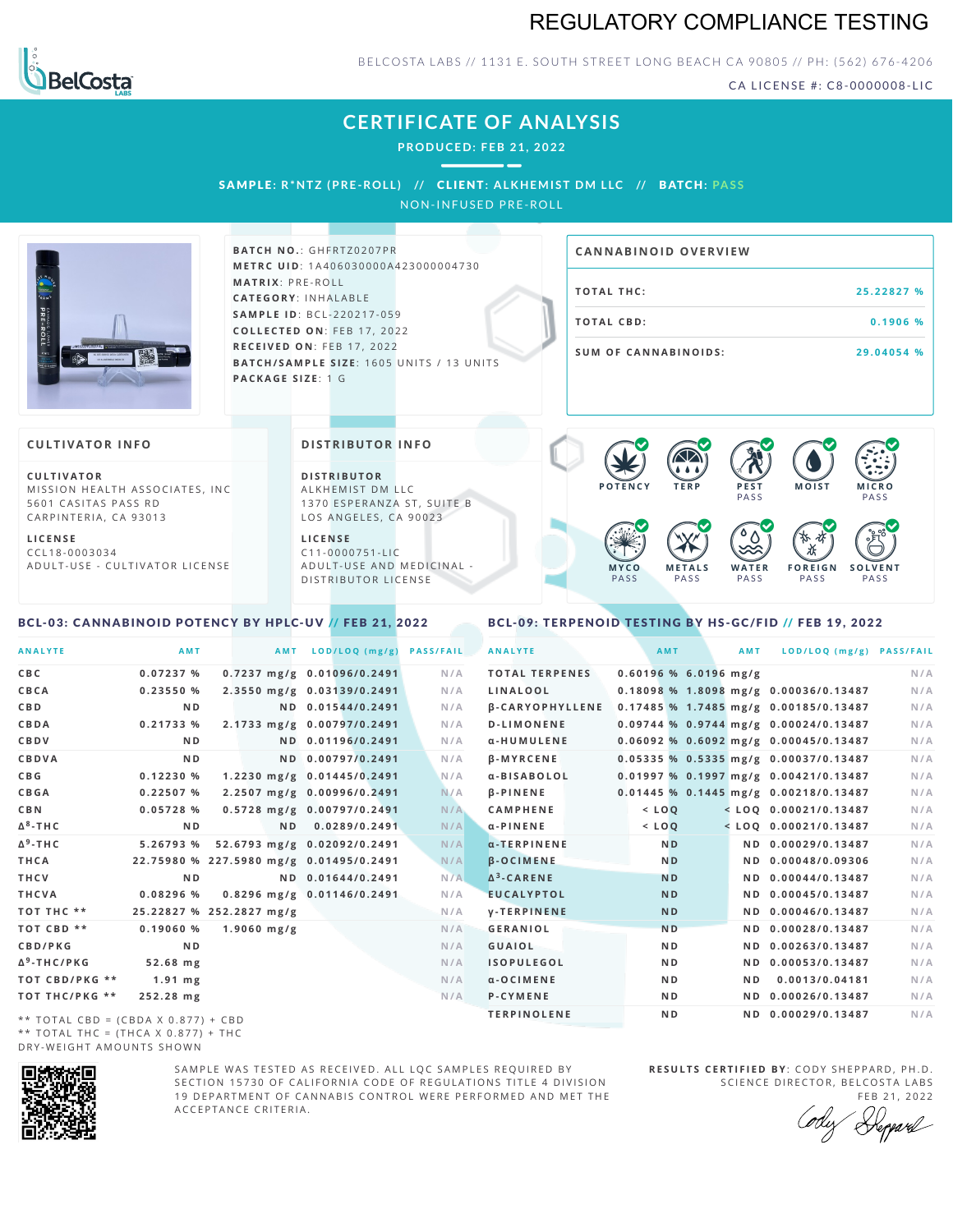## REGULATORY COMPLIANCE TESTING

#### <span id="page-1-0"></span>BCL-05: RESIDUAL PESTICIDE ANALYSIS BY LC-MS/MS ESI // FEB 19, 2022

| <b>ANALYTE</b>                  |                  | LIMIT $AMT (\mu g/g)$ | LOD/LOQ (µg/g) PASS/FAIL |             | <b>ANALYTE</b>         |               | LIMIT AMT $(\mu g/g)$ | LOD/LOQ (µg/g) PASS/FAIL |             |
|---------------------------------|------------------|-----------------------|--------------------------|-------------|------------------------|---------------|-----------------------|--------------------------|-------------|
| <b>ABAMECTIN</b>                | $0.1 \mu g/g$    | N D                   | 0.01153/0.04             | <b>PASS</b> | <b>MALATHION</b>       | $0.5 \mu g/g$ | N D                   | 0.00472/0.02             | <b>PASS</b> |
| <b>ACEPHATE</b>                 | $0.1 \mu g/g$    | N D                   | 0.00368/0.02             | PASS        | <b>METALAXYL</b>       | $2 \mu g/g$   | N D                   | 0.00503/0.02             | PASS        |
| ACEQUINOCYL                     | $0.1 \mu g/g$    | N D                   | 0.00417/0.02             | <b>PASS</b> | <b>METHIOCARB</b>      | Any amt       | N D                   | 0.00503/0.02             | PASS        |
| <b>ACETAMIPRID</b>              | $0.1 \mu g/g$    | N D                   | 0.00464/0.02             | <b>PASS</b> | METHOMYL               | 1 $\mu$ g/g   | N D                   | 0.00494/0.02             | PASS        |
| <b>ALDICARB</b>                 | Any amt          | N D                   | 0.01109/0.04             | <b>PASS</b> | <b>MEVINPHOS</b>       | Any amt       | N D                   |                          | PASS        |
| <b>AZOXYSTROBIN</b>             | $0.1 \mu g/g$    | N D                   | 0.00639/0.02             | PASS        | <b>MEVINPHOSI</b>      |               | N D                   | 0.00163/0.0084           | N/A         |
| <b>BIFENAZATE</b>               | $0.1 \mu g/g$    | N D                   | 0.00355/0.02             | <b>PASS</b> | <b>MEVINPHOS II</b>    |               | N D                   | 0.00542/0.0316           | N/A         |
| <b>BIFENTHRIN</b>               | $3 \mu g/g$      | N D                   | 0.00473/0.04             | <b>PASS</b> | MYCLOBUTANIL           | $0.1 \mu g/g$ | N D                   | 0.00867/0.04             | PASS        |
| <b>BOSCALID</b>                 | $0.1 \mu g/g$    | N D                   | 0.00494/0.02             | <b>PASS</b> | <b>NALED</b>           | $0.1 \mu g/g$ | N D                   | 0.00328/0.02             | PASS        |
| CARBARYL                        | $0.5 \mu g/g$    | N D                   | 0.00295/0.02             | PASS        | OXAMYL                 | $0.5 \mu g/g$ | N D                   | 0.00455/0.02             | PASS        |
| CARBOFURAN                      | Any amt          | N D                   | 0.00613/0.02             | <b>PASS</b> | PACLOBUTRAZOL          | Any amt       | N D                   | 0.00714/0.04             | PASS        |
| CHLORANTRANIL-<br><b>IPROLE</b> | $10 \mu g/g$     | N D                   | 0.00697/0.04             | PASS        | <b>PERMETHRIN</b>      | $0.5 \mu g/g$ | N D                   |                          | PASS        |
| <b>CLOFENTEZINE</b>             | $0.1 \mu g/g$    | N D                   | 0.0054/0.02              | <b>PASS</b> | PERMETHRIN CIS         |               | N D                   | 0.00237/0.0082           | N/A         |
| <b>COUMAPHOS</b>                | Any amt          | N D                   | 0.00215/0.02             | <b>PASS</b> | PERMETHRIN TRANS       |               | N D                   | 0.00245/0.0118           | N/A         |
| <b>CYFLUTHRIN</b>               | $2 \mu g/g$      | N D                   | 0.05508/0.2              | <b>PASS</b> | <b>PHOSMET</b>         | $0.1 \mu g/g$ | N D                   | 0.0043/0.02              | PASS        |
| <b>CYPERMETHRIN</b>             | 1 $\mu$ g/g      | ND                    | 0.00556/0.04             | <b>PASS</b> | PIPERONYLBUTO-<br>XIDE | $3 \mu g/g$   | N D                   | 0.00247/0.02             | PASS        |
| <b>DAMINOZIDE</b>               | Any amt          | N D                   | 0.00227/0.04             | PASS        | <b>PRALLETHRIN</b>     | $0.1 \mu g/g$ | N D                   | 0.00392/0.02             | PASS        |
| DIAZINON                        | $0.1 \mu g/g$    | N D                   | 0.00487/0.02             | PASS        | PROPICONAZOLE          | $0.1 \mu g/g$ | N D                   | 0.0024/0.02              | PASS        |
| <b>DIMETHOATE</b>               | Any amt          | N D                   | 0.00354/0.02             | PASS        | <b>PROPOXUR</b>        | Any amt       | N D                   | 0.00374/0.02             | PASS        |
| <b>DIMETHOMORPH</b>             | $2 \mu g/g$      | N D                   |                          | PASS        | <b>PYRETHRINS</b>      | $0.5 \mu g/g$ | N D                   | 0.00726/0.04             | PASS        |
| <b>DIMETHOMORPH I</b>           |                  | N D                   | 0.00109/0.0078           | N/A         | PYRIDABEN              | $0.1 \mu g/g$ | N D                   | 0.0034/0.02              | PASS        |
| <b>DIMETHOMORPH II</b>          |                  | ND                    | 0.0015/0.0122            | N/A         | <b>SPINETORAM</b>      | $0.1 \mu g/g$ | N D                   |                          | PASS        |
| <b>ETHOPROPHOS</b>              | Any amt          | N D                   | 0.0041/0.02              | <b>PASS</b> | <b>SPINETORAM J</b>    |               | N D                   | 0.00329/0.016            | N/A         |
| <b>ETOFENPROX</b>               | Any amt          | N D                   | 0.00274/0.02             | PASS        | <b>SPINETORAM L</b>    |               | N D                   | 0.00157/0.016            | N/A         |
| <b>ETOXAZOLE</b>                | $0.1 \mu g/g$    | N D                   | 0.00385/0.02             | <b>PASS</b> | <b>SPINOSAD</b>        | $0.1 \mu g/g$ | N D                   |                          | PASS        |
| <b>FENHEXAMID</b>               | $0.1 \mu g/g$    | N D                   | 0.01055/0.02             | <b>PASS</b> | SPINOSAD A             |               | N D                   | 0.00205/0.01438          | N/A         |
| <b>FENOXYCARB</b>               | Any amt          | N D                   | 0.00175/0.02             | <b>PASS</b> | SPINOSAD D             |               | N D                   | 0.00104/0.00498          | N/A         |
| <b>FENPYROXIMATE</b>            | $0.1 \mu g/g$    | N D                   | 0.00481/0.02             | PASS        | <b>SPIROMESIFEN</b>    | $0.1 \mu g/g$ | N D                   | 0.00944/0.04             | PASS        |
| <b>FIPRONIL</b>                 | Any amt          | N D                   | 0.00478/0.02             | <b>PASS</b> | <b>SPIROTETRAMAT</b>   | $0.1 \mu g/g$ | N D                   | 0.00208/0.02             | PASS        |
| FLONICAMID                      | $0.1 \mu g/g$    | N D                   | 0.00398/0.02             | <b>PASS</b> | <b>SPIROXAMINE</b>     | Any amt       | N D                   | 0.00344/0.02             | PASS        |
| <b>FLUDIOXONIL</b>              | $0.1 \mu g/g$    | N D                   | 0.01369/0.04             | <b>PASS</b> | <b>TEBUCONAZOLE</b>    | $0.1 \mu g/g$ | N D                   | 0.00816/0.04             | PASS        |
| HEXYTHIAZOX                     | $0.1 \, \mu g/g$ | N D                   | 0.00297/0.02             | <b>PASS</b> | <b>THIACLOPRID</b>     | Any amt       | N D                   | 0.0039/0.02              | PASS        |
| <b>IMAZALIL</b>                 | Any amt          | N D                   | 0.0056/0.02              | PASS        | <b>THIAMETHOXAM</b>    | $5 \mu g/g$   | N D                   | 0.00358/0.02             | PASS        |
| <b>IMIDACLOPRID</b>             | $5 \mu g/g$      | N D                   | 0.00645/0.02             | <b>PASS</b> | TRIFLOXYSTROB-         | $0.1 \mu g/g$ | N D                   | 0.00421/0.02             | PASS        |
| KRESOXIM-<br><b>METHYL</b>      | $0.1 \mu g/g$    | N D                   | 0.00339/0.02             | <b>PASS</b> | 1N                     |               |                       |                          |             |

#### BCL-13: PESTICIDE TESTING BY GC/MS // FEB 19, 2022

| <b>ANALYTE</b>         | LIMIT         | $AMT$ ( $\mu g/g$ ) | LOD/LOQ (µg/g) | <b>PASS/FAIL</b> |
|------------------------|---------------|---------------------|----------------|------------------|
| <b>CAPTAN</b>          | $0.7 \mu g/g$ | N <sub>D</sub>      | 0.01977/0.06   | <b>PASS</b>      |
| CHLORDANE              | Any amt       | N <sub>D</sub>      |                | <b>PASS</b>      |
| <b>CHLORDANE CIS</b>   |               | N <sub>D</sub>      | 0.01199/0.03   | N/A              |
| <b>CHLORDANE TRANS</b> |               | N <sub>D</sub>      | 0.01082/0.03   | N/A              |
| <b>CHLORFENAPYR</b>    | Any amt       | N <sub>D</sub>      | 0.01364/0.06   | <b>PASS</b>      |

| <b>ANALYTE</b>                      | LIMIT         | AMT (µg/g)     | $LOD/LOQ$ ( $\mu g/g$ ) | <b>PASS/FAIL</b> |
|-------------------------------------|---------------|----------------|-------------------------|------------------|
| <b>CHLORPYRIFOS</b>                 | Any amt       | N D            | 0.01653/0.06            | <b>PASS</b>      |
| <b>DICHLORVOS</b>                   | Any amt       | N <sub>D</sub> | 0.01165/0.06            | <b>PASS</b>      |
| <b>METHYL PARATHION</b>             | Any amt       | N <sub>D</sub> | 0.00851/0.06            | <b>PASS</b>      |
| PENTACHLORONI-<br><b>TROBENZENE</b> | $0.1 \mu g/g$ | N <sub>D</sub> | 0.01282/0.06            | <b>PASS</b>      |